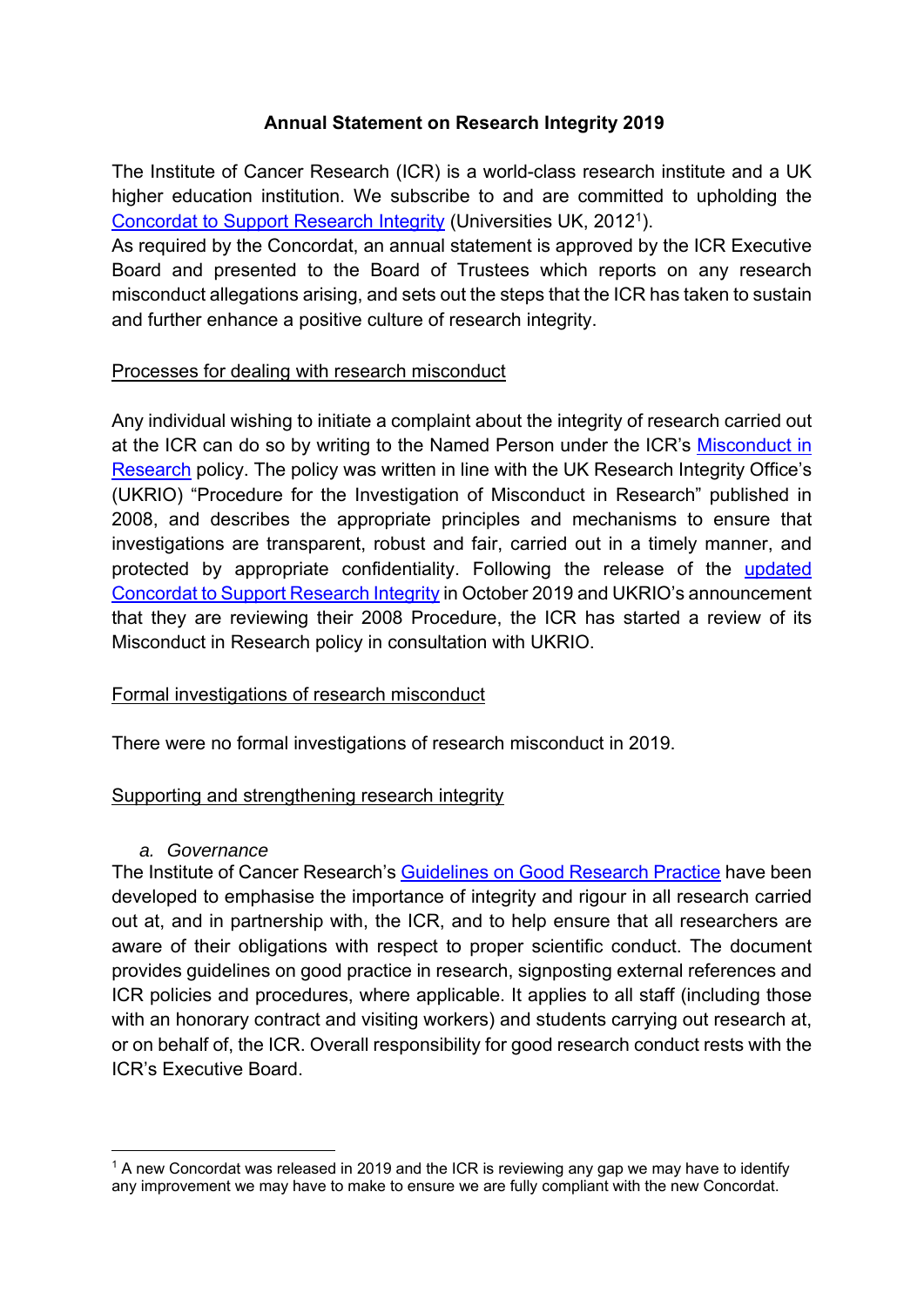### *b. Review of policies and procedures*

The ICR has a number of policies and procedures for supporting and promoting research integrity. All ICR policies and procedures undergo periodic review. The following relevant ICR policies and procedures were updated in 2019: the Anti-Fraud Policy; the Challenging Bullying and Harassment Policy; the Disciplinary Policy; the Policy On The Acceptance And Provision Of Gifts And Hospitality; the Alcohol and Drugs policy; the HS&E Evaluation of Compliance; the Health, Safety and Environment Policy Statement; the Grievance Policy; the Risk management policy; the Information Governance Framework; the Records Management Policy; the Freedom of Information Policy; the Biological Safety Committee Terms of Reference; the Corporate Leadership Board Terms of Reference; the Executive Board Terms of Reference; the ICR Animal Welfare and Ethical Review Body (AWERB) Terms of Reference; and the Institute Health, Safety and Environment Committee Terms of Reference.

#### *c. Training and personal development*

Consistent with commitment 3 of the Concordat to support the development of a research environment that nurtures good practice and creates a culture of research integrity, the ICR provides a regular face-to-face interactive training: '*Research Integrity*'. Open to staff and students, the session is mandatory to students and promoted widely.

The ICR's provision of training available to all staff and students also includes sessions in areas such as: good research practice; research culture; academic writing, publication, authorship and Open Access; intellectual property; statistics and experimental design and analysis; research ethics and governance; data management; leadership and supervision; and training and mentorship.

#### *d. Research involving human subjects, samples or data*

The ICR and its hospital partner, The Royal Marsden, are committed to ensuring that all clinical research conducted is of the highest scientific and ethical standards, and satisfies all regulatory requirements. All ICR research involving human participants is subject to ethical approval, through submission to the joint ICR/Royal Marsden Committee for Clinical Research prior to submission to the NHS Research Ethics Committee.

The storage, use and disposal of human tissue for research are regulated under the Human Tissue Act (HTA) 2004. The ICR and the Royal Marsden have a joint policy for the removal, storage, use and disposal of human tissue for research. In 2019, the ICR and Royal Marsden completed the implementation phase of FreezerPro, the HTA compliant system that provides centralised database for sample and tissue information management in a joint project to improve data quality and traceability of human samples. Training was provided to all teams who use FreezerPro and additional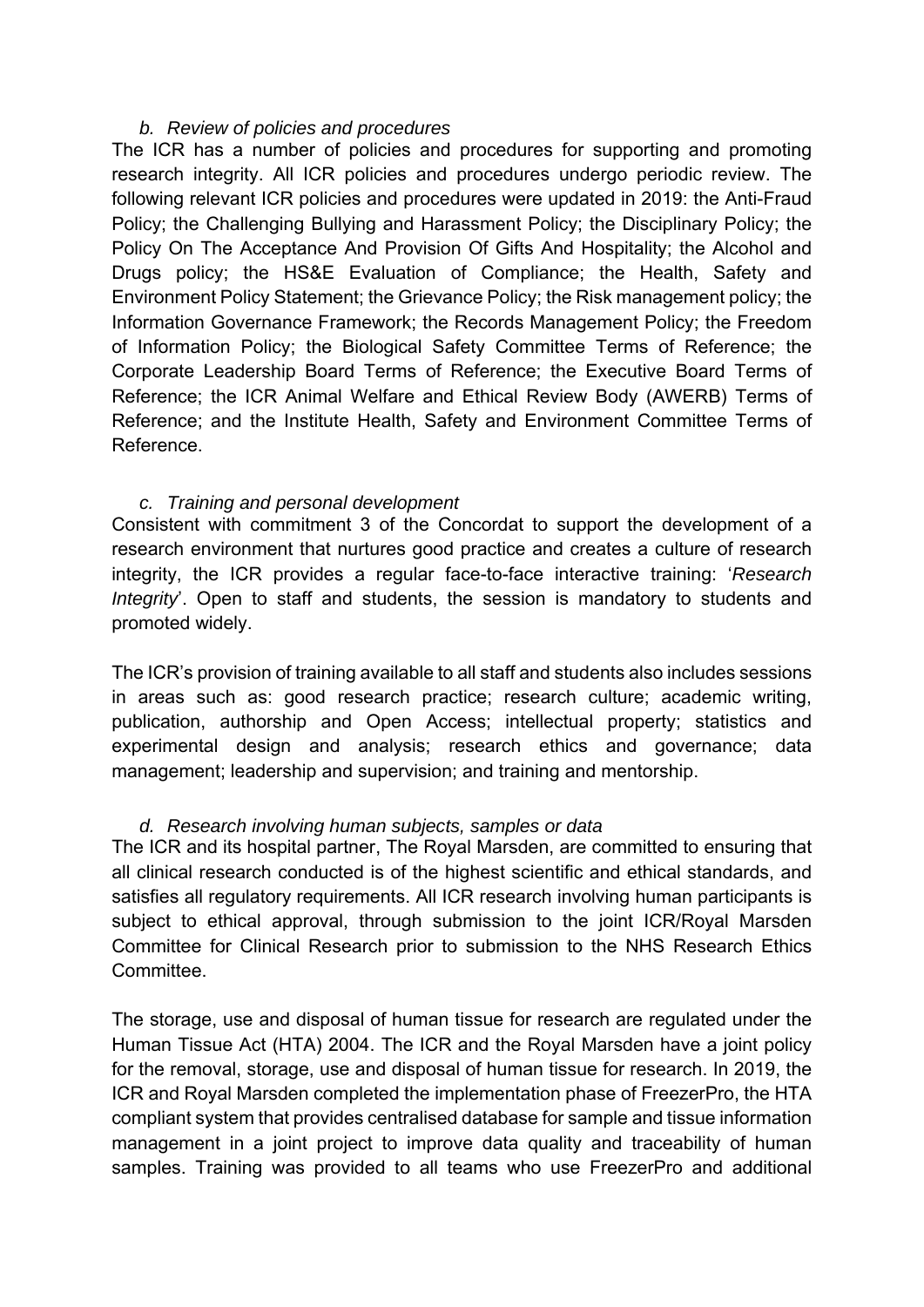support pages, downloadable documents and FAQs have been provided on the ICR intranet to support users in maintaining an accurate and consistent database.

In April 2019, the ICR updated its mandatory online data protection training module which covers important information about the General Data Protection Regulation (GDPR) introduced in May 2018, and the necessary information for all staff and students across the ICR to act responsibly when handling personal data. In July 2019, the ICR reached 100% data protection training completion for staff and students. We also established a Data Quality Champions Network aimed at training representatives from across the organisation to be able to promote and advise their colleagues on data protection best practice.

# *e. Research involving animal subjects*

The ICR adheres to the Animals (Scientific Procedures) Act 1986 which regulates any experimental or other scientific procedure on protected animals that may cause pain, suffering, distress or lasting harm. Our Animal Welfare and Ethical Review Body (AWERB) scrutinises all proposals using animals, ensures that highest standards of animal welfare are met, advises on best practice and promotes the implementation of the 3Rs (reduce, refine, replace). In 2019, AWERB produced a comprehensive annual report to the Executive Board and the Board of Trustees, summarising the work of the Committee performed over 2018-19.

The ICR is committed to enhancing public understanding of the need for animals in cancer research and has signed the Concordat on Openness on Animal Research. In 2019, the ICR was selected as a Leader in Openness by Understanding Animal Research, an independent organisation whose mission is to "explain why animals are used in medical and scientific research".

# *f. Other activities*

During the calendar year 2019, the ICR also undertook the following activities and actions to continue to support and strengthen the understanding and application of research integrity issues:

- 1. ICR scientists published a special report on public resources available for chemical probes, guiding readers on how to navigate the various online resources available to select the best high-quality chemical tools for their research. The publication highlights the importance of choosing the most appropriate chemical probe in biomedical resources to ensure that results are accurate, robust and reliable.
- 2. Wellcome Trust and CRUK modified their terms and conditions to require that institutions confirm upon grant submissions that there are no allegations (under investigation or upheld). The ICR consequently updated its grant application approval procedure to include a certification from the lead applicant that complies with this requirement.